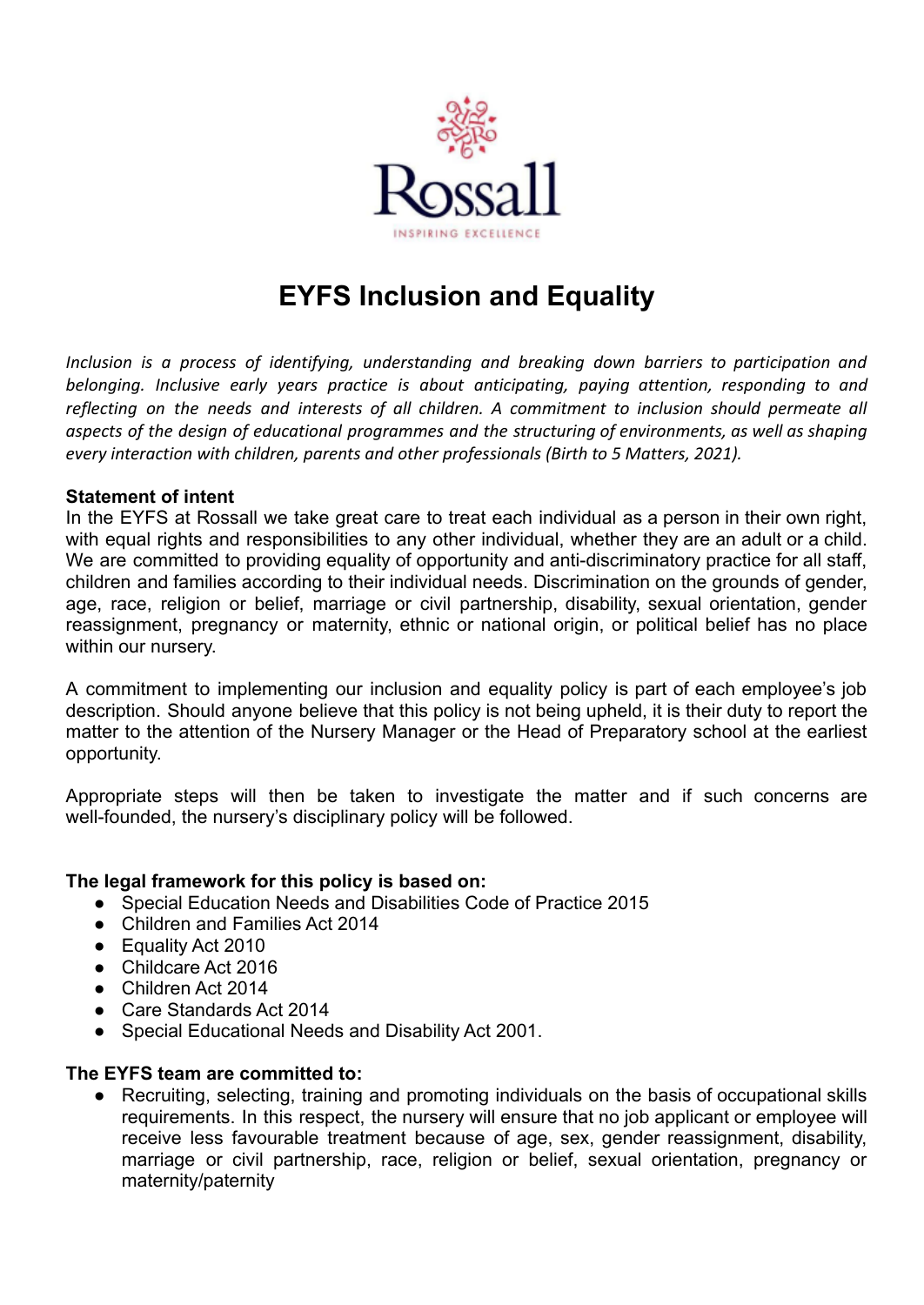- Creating a working environment free of bullying, harassment, victimisation and unlawful discrimination, promoting dignity and respect for all, and where individual differences and the contributions of all staff are recognised and valued.
- Providing a childcare place, wherever possible, for children who may have learning difficulties and/or disabilities or are deemed disadvantaged according to their individual circumstances, and the nursery's ability to provide the necessary standard of care
- Making reasonable adjustments for children with special educational needs and disabilities
- Striving to promote equal access to services and projects by taking practical steps (wherever possible and reasonable), such as ensuring access to people with additional needs and by producing materials in relevant languages and media for all children and their families
- Providing a secure environment in which all our children can flourish and all contributions are valued
- Including and valuing the contribution of all families to our understanding of equality, inclusion and diversity
- Providing positive non-stereotypical information
- Continually improving our knowledge and understanding of issues of equality, inclusion and diversity
- Regularly reviewing, monitoring and evaluating the effectiveness of inclusive practices to ensure they promote and value diversity and difference and that the policy is effective and practices are non-discriminatory
- Making inclusion a thread which runs through the entirety of the nursery, for example, by encouraging positive role models through the use of toys, imaginary play and activities, promoting non-stereotypical images and language and challenging all discriminatory behaviour (see dealing with discriminatory behaviour policy).

#### **Admissions/service provision**

The Nursery is accessible to all children and families in the local community and further afield through a comprehensive and inclusive admissions policy.

The Nursery will strive to ensure that all services and projects are accessible and relevant to all groups and individuals in the community within targeted age groups.

#### **Recruitment**

Recruitment, promotion and other selection exercises such as redundancy selection will be conducted on the basis of merit, against objective criteria that avoid discrimination. Shortlisting should be done by more than one person if possible.

Application forms will be sent out along with a copy of the equal opportunities monitoring form. Application forms will not include questions that potentially discriminate on the grounds specified in the statement of intent.

Vacancies should generally be advertised to a diverse section of the labour market. Advertisements should avoid stereotyping or using wording that may discourage particular groups from applying.

At the interview, no questions are posed which potentially discriminate on the grounds specified in the statement of intent. All candidates are asked the same questions and members of the selection group will not introduce nor use any personal knowledge of candidates acquired outside the selection process. Candidates are given the opportunity to receive feedback on the reasons why they were not successful.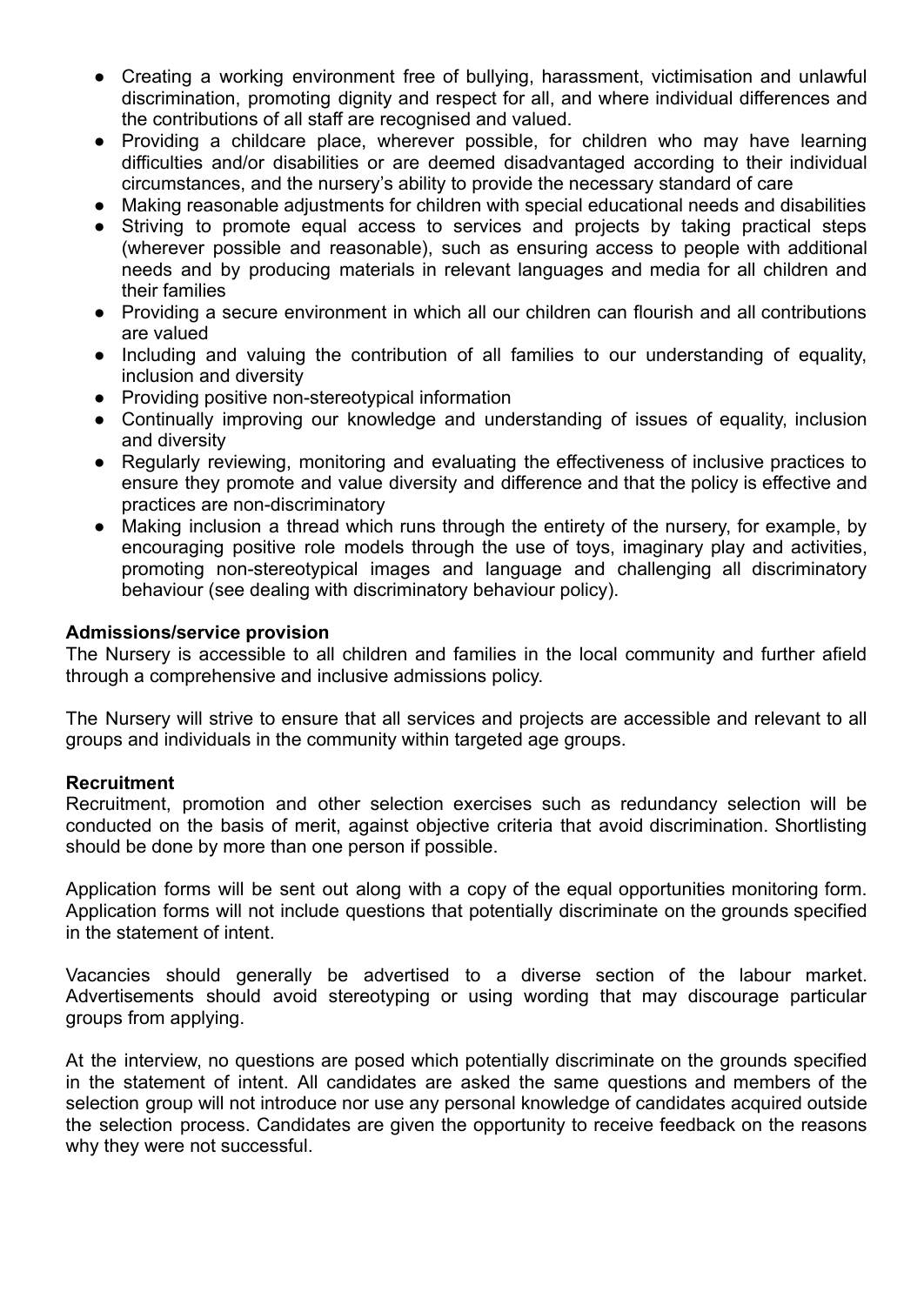Under the Equality Act 2010 you can only ask questions prior to offering someone employment in the following circumstances:

- You need to establish whether the applicant will be able to comply with a requirement to undergo an assessment (i.e. an interview or selection test)
- You need to establish whether the applicant will be able to carry out a function that is intrinsic to the work concerned
- You want to monitor diversity in the range of people applying for work
- You want to take positive action towards a particular group for example offering a guaranteed interview scheme
- You require someone with a particular disability because of an occupational requirement for the job.

The national College for Teaching and Leadership provides further guidance specific to working with children:

*Providers have a responsibility to ensure that practitioners have the health and physical capacity to teach and will not put children and young people at risk of harm. The activities that a practitioner must be able to perform are set out in the Education (Health Standards England) Regulations 2003. Providers are responsible for ensuring that only practitioners who have the capacity to teach remain on the staff team.*

*People with disabilities or chronic illnesses may have the capacity to teach, just as those without disabilities or medical conditions may be unsuitable to teach. Further information on training to teach with a disability is available from the DfE website.*

*Successful applicants offered a position may be asked to complete a fitness questionnaire prior to commencing the programme. Providers should not ask all-encompassing health questions, but should ensure that they only ask targeted and relevant health-related questions, which are necessary to ensure that a person is able to teach.*

## **Staff**

It is the policy of **Rossall Nursery** not to discriminate in the treatment of individuals. All staff are expected to cooperate with the implementation, monitoring and improvement of this and other policies. All staff are expected to challenge language, actions, behaviours and attitudes which are oppressive or discriminatory on the grounds specified in this policy and recognise and celebrate other cultures and traditions. All staff are expected to participate in equality and inclusion training.

Staff will follow the 'Dealing with Discriminatory Behaviour' policy where applicable to report any discriminatory behaviours observed.

## **Training**

The nursery recognises the importance of training as a key factor in the implementation of an effective inclusion and equality policy. All new staff receive induction training including specific reference to the inclusion and equality policy. The nursery strives towards the provision of inclusion, equality and diversity training for all staff in their induction period.

#### **Early learning framework**

Early learning opportunities offered in the nursery encourage children to develop positive attitudes to people who are different from them. It encourages children to empathise with others and to begin to develop the skills of critical thinking.